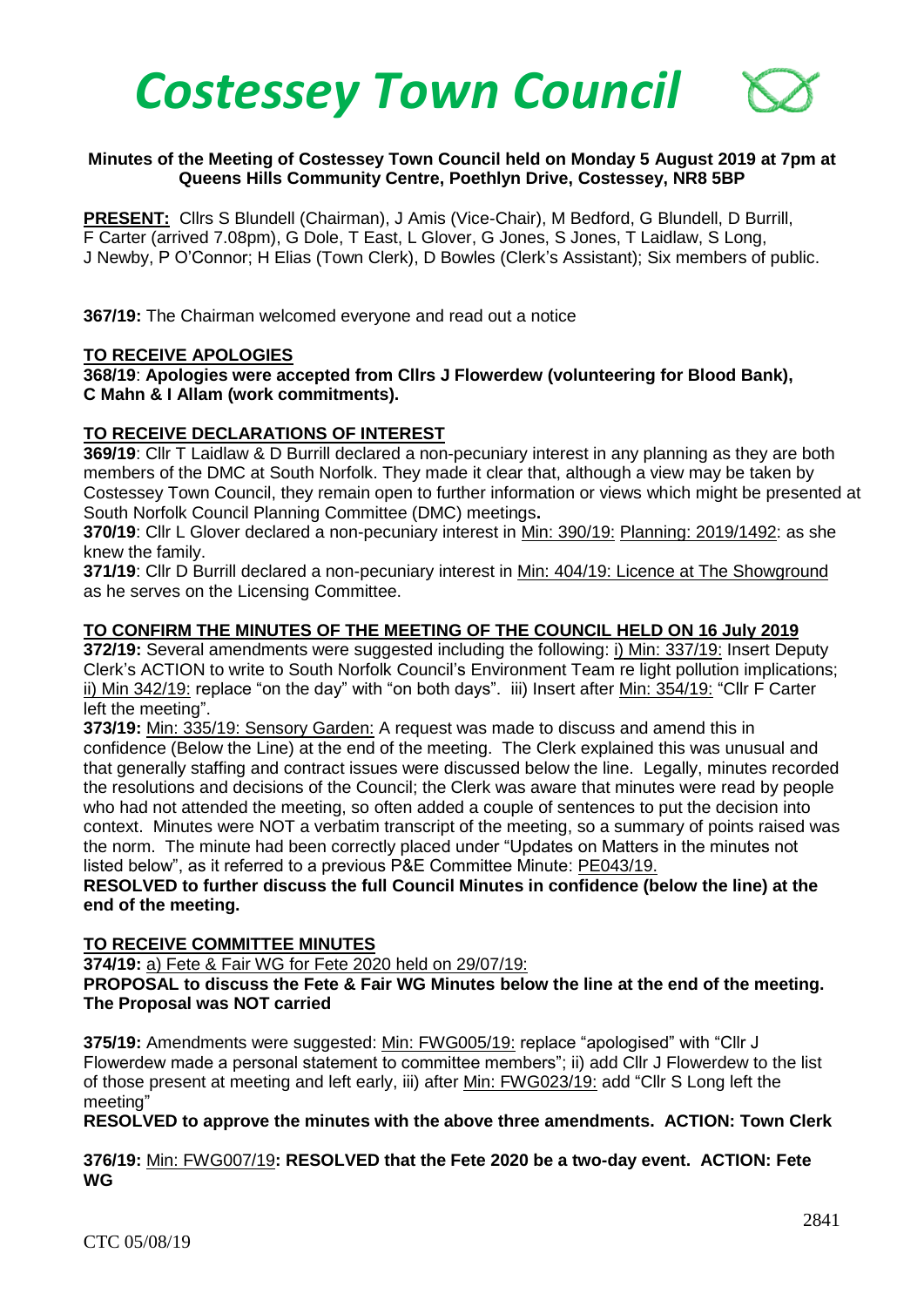**377/19:** Min: FWG008/19: **RESOLVED that the Fete be a two-day event for the next two years. ACTION: Fete WG**

**378/19:** Min: FWG009/19: **RESOLVED that the four-year fete plan be discounted.** 

**379/19:** Min: FWG010/19: **RESOLVED that Cllr G Blundell be appointed the lead volunteer for the Fete.** 

**380/19:** Min: FWG012/19**: RESOLVED that a Support & Compliance Group be created with the minuted remit. ACTION: Town Clerk.**

**381/19:** Min: FWG020/19: **RESOLVED that a Fete EMR is not set up.** 

**382/19:** Min: FWG021/19: **RESOLVED that a "notional surplus" not be earmarked for future Fetes.** 

**383/19:** Min: FWG023/19: **RESOLVED that a "cushion" of £3,000 be included in the CTC 2020- 2021 budget. ACTION: Town Clerk.**

**384/19:** Min: FWG024/19: **RESOLVED that the cash handling protocols be approved with the addition of the ticket scheme. ACTION: Fete WG**

**385/19:** Min: FWG032/19: **RESOLVED that all other aspects of the Proposal apart from the above be adopted. ACTION: Fete WG**

**386/19**: b) Executive Committee Meeting of 30/07/19: (has powers of full Council) A brief explanation was given about the new layout of the 4-year plan, which received a positive response it being easier to read.

**RESOLVED to approve the minutes with no amendments.** 

**TO RECEIVE UPDATES ON MATTERS IN THE MINUTES NOT LISTED BELOW** (no resolutions) **387/19:** Min: 337/19: Costessey Junior School lights: These had been installed as per the plans, but there was a query as to whether appropriate shields had been installed to limit light pollution. **ACTION: Town Clerk.**

# **RESOLVED TO ADJOURN THE MEETING FOR 15 MINUTES PUBLIC PARTICIPATION**

**388/19: Items raised:** i) Dangerous pedestrian crossing between Next Plc and Sainsbury: Residents considered it would only be a matter of time before there was a serious accident / incident. Cllr Burrill, the Clerk and a wheelchair user (advisor for wheelchair access) had met a TK Maxx agent & concluded the crossing was located in the wrong position and had no lights, proving very hazardous. TK Maxx was holding back on developing their site as they did not want to pay to upgrade the crossing. NCC Highways were aware of concerns; unfortunately not enough funding was available to upgrade it, even on safety grounds. Proposed development of 900 homes at Easton included a S106 agreement for the upgrade, but that could be 10 years away. The speed of the traffic leaving the Longwater roundabout has a direct impact on pedestrians. Suggestions to improve signage adding a "SLOW Pedestrians Crossing" sign, painting extra lines on the road to indicate danger ahead which might slow traffic down. Also the footpath down Wm Frost Way was too narrow to be disabled friendly. A request for the SAM machine was made. **ACTION: Town Clerk & Cllr G Blundell**

ii) Zebra crossing on the retail park between Sainsbury and Pizza Hut: also has poor markings and lacks light. This is on Retail Park land managed privately. Residents were advised to contact Sainsbury and Pizza Hut direct to see if action could be taken.

iii) Football pitches and Bus Lane in Queens Hills: it was confirmed they would go ahead but there was no timescale as further works still needed to take place to get them to a usable standard. Drainage was a concern as water runs off the pitches, down the Bus Lane to Ringland/ Taverham Lane junction. Anglian Water and the Consortium are to fund remedial measures. Norfolk CC was looking at options to try to get the Buses to reconnect Queens Hills and West End. Konect had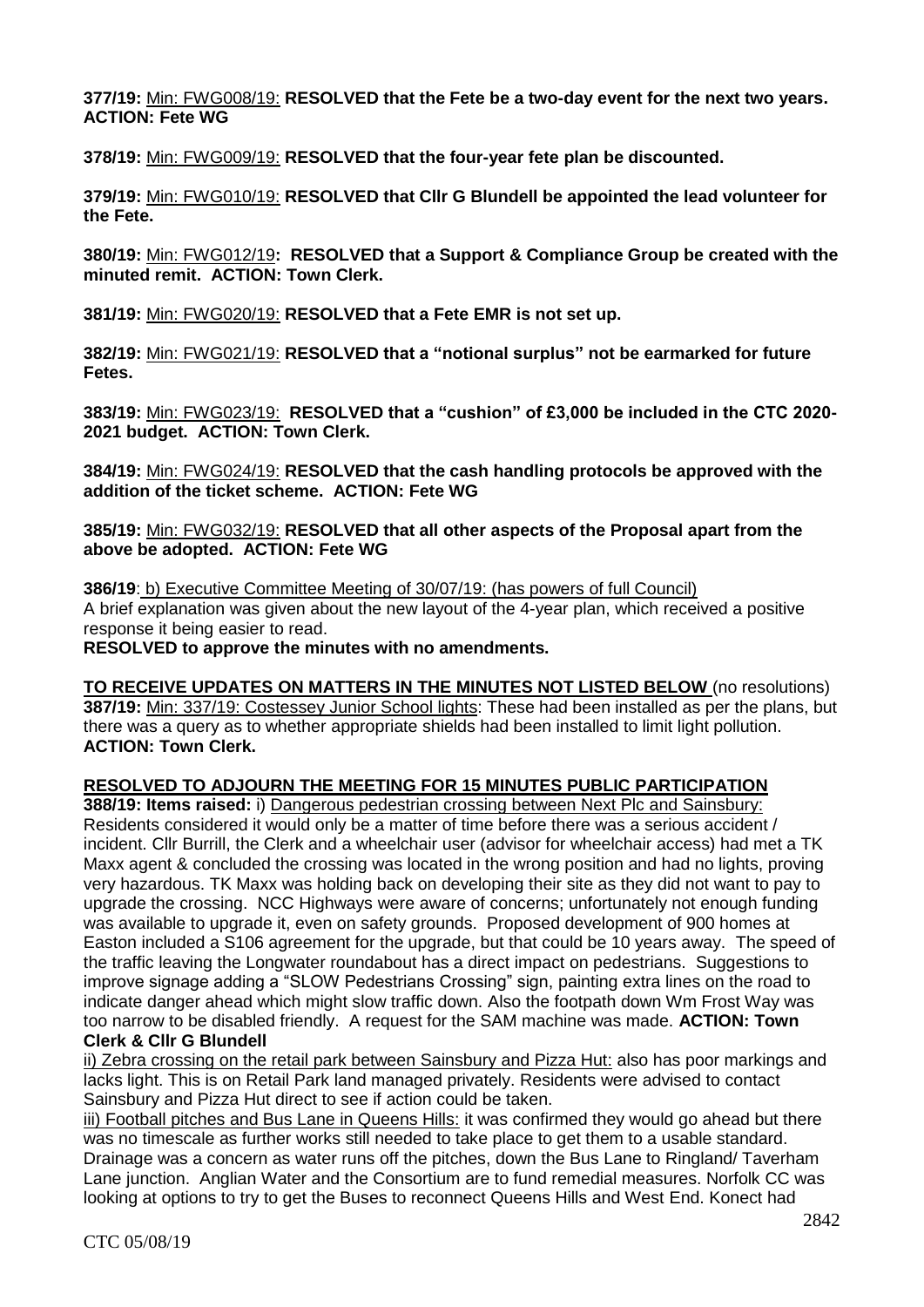withdrawn service 5 as no longer viable. First Bus stop at the roundabout and do not travel through the estate as previously. A query was raised as to whether this had been authorised by Government. No statement was issued at the time the service ceased to go around the Estate. **Clerk to contact NCC to report concerns again, to find out if any funding remains from the County Councillor's Grant and to investigate the legality of First Bus service limiting its service. ACTION: Town Clerk**. **The meeting was reconvened. 389/19:** Two members of the public left the meeting.

# **TO MAKE RECOMMENDATIONS ON PLANNING APPLICATIONS, AND RECEIVE INFORMATION ON APPEALS & OTHER PLANNING MATTERS**

# **390/19: a) Planning applications for consideration:**

i) 2019/1490: Mrs M Faccenda-Tait - Costessey Junior School, Three Mile Lane, NR5 0RR - Installation of an external multi-use games area (MUGA) – **PROPOSAL to APPROVE the application with these comments & constraints : IF lights are to be included then ALL the properties bordering site should be consulted, and shields installed to prevent the lights from disturbing the neighbours. MUGA use should have an evening time restriction of 9pm**

**AMENDMENT: RECOMMENDATION FOR REFUSAL with a request for the District Councillors to "call in" the application to SNC's planning committee, rather than delegate the decision RESOLVED NOT to refuse the application with the request to ask DCllrs to "call in" the application**.

**RESOLVED to approve the original proposal as above, SUBJECT to the constraints on light and evening times**

**A SECOND PROPOSAL was made to extend the time restrictions to limit early morning usage. APPROVE as above SUBJECT TO A CONDITION BEING ADDED that the times of use be limited to between 9am and 9pm only**

**391/19:** Two members of the public left the meeting.

**392/19:** ii) 2019/1492: Mr J Smith - 107 Gurney Road, NR5 0HL - Demolition of existing bungalow and erection 4 no. single storey dwellings, with private amenity areas and parking - **Comment: Width of road to access properties to rear is very narrow so two cars would be unable to pass. Good idea to cater for dustbins at entrance of site. However, drainage is a major problem and the recommendations for conditions made by the Water Management Officer were noted. APPROVE subject to the Water Management Officer's recommended conditions being made mandatory.**

iii) 2019/1499: Mr C Standley - 116 Norwich Road, NR5 0EH - Proposed new porch, garage and rear extension including basement and veranda – **Comment: These houses are on a slope. It is a similar proposal to what has been done to others nearby - APPROVE**

iv) 2019/1513: Mr & Mrs S Knowles 18 Upper Stafford Avenue NR5 0AB Proposed side extension to bungalow - **Comment: It was noted that the owner believed that they had permitted development rights so had constructed the foundations already – APPROVE**

**393/19:** Cllr P O'Connor was thanked for visiting all the application sites

**394/19: b) Information and planning decisions received from South Norfolk & Norfolk County Councils:** Information only – No decisions needed. Noted

# **FINANCE MATTERS:**

**395/19:** a) To approve payment of the invoices from NGF Play for £7,934 + VAT & £9,066.06 + VAT: **RESOLVED to approve payment of the invoices from NGF Play for £7,934 +VAT & £9,066.06 +VAT. ACTION: Town Clerk**

**396/19:** b) To approve 25% deposit payment to TT Jones Electrical Ltd for £12,743.23 + VAT (Final Phase)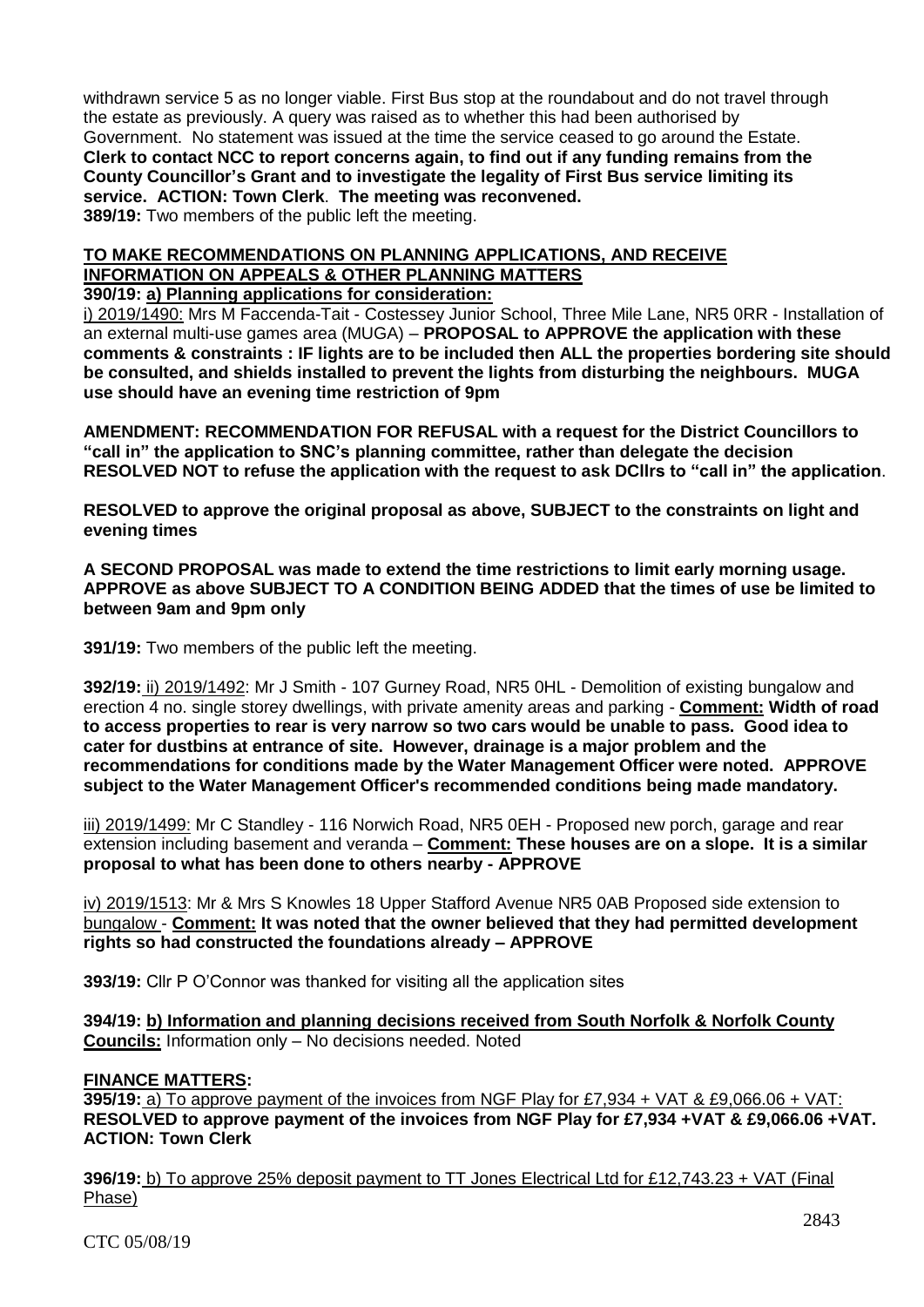# **RESOLVED to approve 25% deposit payment to TT Jones Electrical Ltd for £12,743.23 + VAT ACTION: Town Clerk**

**397/19:** c) To approve the hire of staging for the Fete @ £2,700 (not VAT registered) for 2020 & 2021: **RESOLVED to approve the hire of staging for the Fete @ £2,700 (not VAT registered) for 2020 & 2021. ACTION: Town Clerk**

**398/19:** d) To approve fireworks to the value of £2,750 + VAT (FWG) **RESOLVED to approve fireworks to the value of £2,750 + VAT. ACTION: Town Clerk**

#### **TO REVIEW THE CURRENT PRACTICE OF MOVING FULL COUNCIL MEETINGS BETWEEN THE THREE HALLS** (JF, SL)

**399/19:** A discussion took place about moving between sites for meetings. Due to poor acoustics at Breckland Hall Councillors would like to try the Owen Barnes Room to see if this was an improvement. Moving halls was inclusive, allowing residents better access to meetings so CTC should continue the practice. The meeting day sometimes had to be changed to avoid existing hall hirers.

# **RESOLVED to continue the current practice**

**400/19**: Cllr L Glover left the meeting at 8.30pm.

# **TO REVIEW THE COUNCIL COMMITTEES AS FOLLOWS:**

**401/19:** a) To reduce the number of committee members to 7: (incl *ex officio* CTC Chair & Vice Chair)

**402/19:** b) To reduce the number of Working Group members to 5 (incl.*ex officio* CTC Chair & Vice Chair (FC)

**403/19:** c) To limit the number of Committees and Working Groups a Councillor may be a voting

member of, to two groups, unless there are spaces (excludes *ex officio* CTC Chair & Vice Chair) (FC).After a lengthy debate on all three proposals, the effectiveness of smaller groups and how councillors might be allocated to committees and working groups

**RESOLVED to continue with committees in the current format & review at the meeting before the next civic year starts. ACTION: Town Clerk**

# **404/19: RESOLVED to continue the meeting beyond 9pm**

# **TO CONSIDER LICENSING MATTERS**

**405/19:** a) Sundown Premises Licence for the Showground: Letter: Noted. An update can be given after Cllr G Blundell attends the meeting covering the Showground in August 2019. **ACTION: Cllrs G & S Blundell** 

# **TO CONSIDER HIGHWAYS MATTERS**

**406/19:** a) Parish Partnerships: NCC response suggestion: A previous request to upgrade the table crossing at The Costessey Centre had been rejected due to the high cost. Zebra crossings do not usually fall within the Parish Partnership scheme but NCC Highways had suggested that if CTC named a maximum contribution toward the costs eg £15k, they might consider the upgrade. Ask if CCllr T East has committed all £6k of his Member's Grant or if any is remaining that could be put towards the crossing. Also write to Catholic Diocese to ask for a contribution toward the costs. Investigate the Green Travel Plan required for planning when the school was extended. **ACTION: Town Clerk**

**407/19:** An obscured 20mph sign - address to be forwarded to Town Clerk for a letter to be sent to resident and Highways. **ACTION: Cllr D Burrill**

# **TO RECEIVE CORRESPONDENCE (verbal and written)**

**408/19:** Norfolk Police are leaving a calling card with reference number and PC number asking for information.